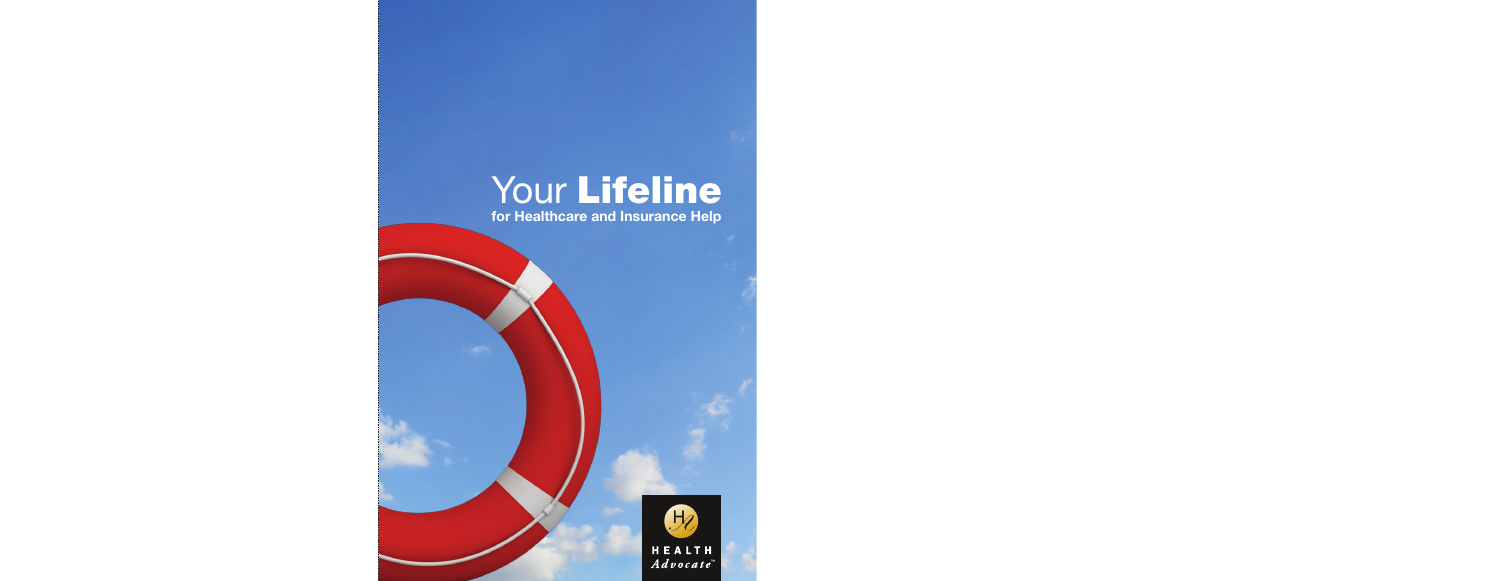

# Health Advocate is a benefit that doesn't cost you anything

Your employer or plan sponsor makes it available to help you and your family get answers involving your medical, hospital, dental, mental health, medication and other healthcare issues. We also help resolve medical billing problems and other insurancerelated concerns.

# We'll help you starting **Now**

# Just call (toll-free) 866-695-8622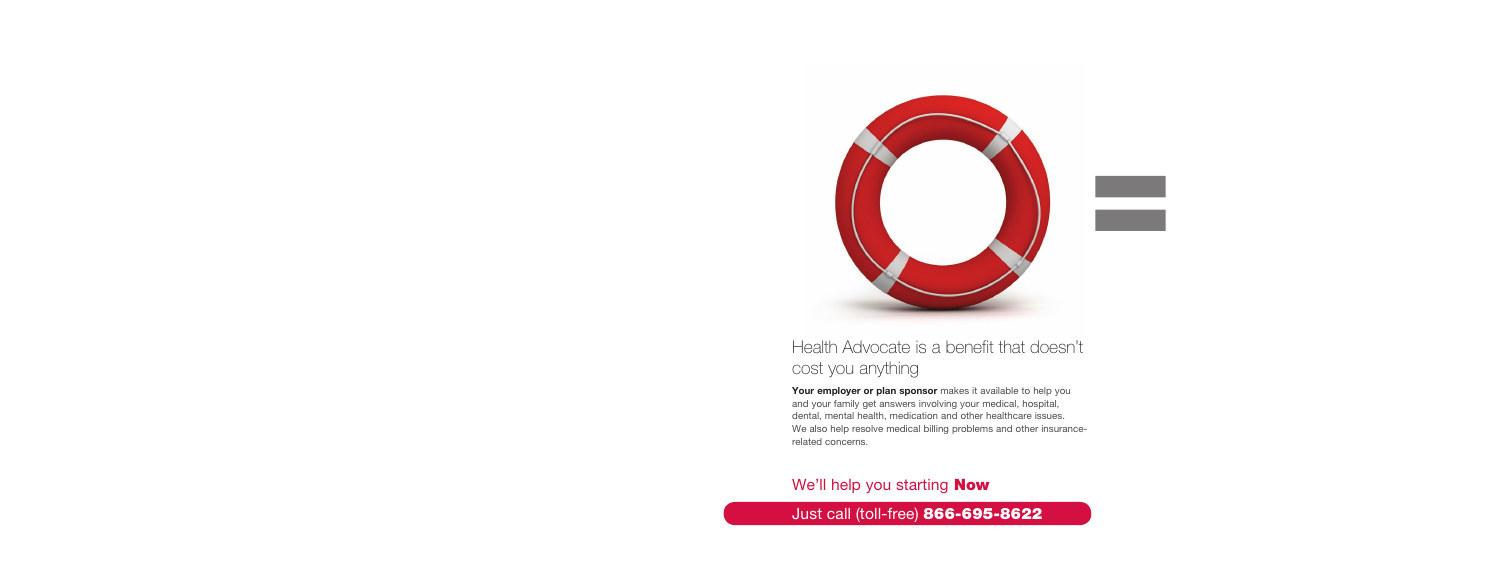

# Someone always at your side until the problem is resolved

Your Personal Health Advocate will cut through the red tape, talk to your doctors and insurance company and get to the heart of your issue, fast.

#### During your very first call, you will be:

- Assigned your own Personal Health Advocate—typically a registered nurse, supported by medical directors and benefits and claims specialists
- Asked for necessary background information
- Assured that your Personal Health Advocate will work on your question or problem, no matter how long it takes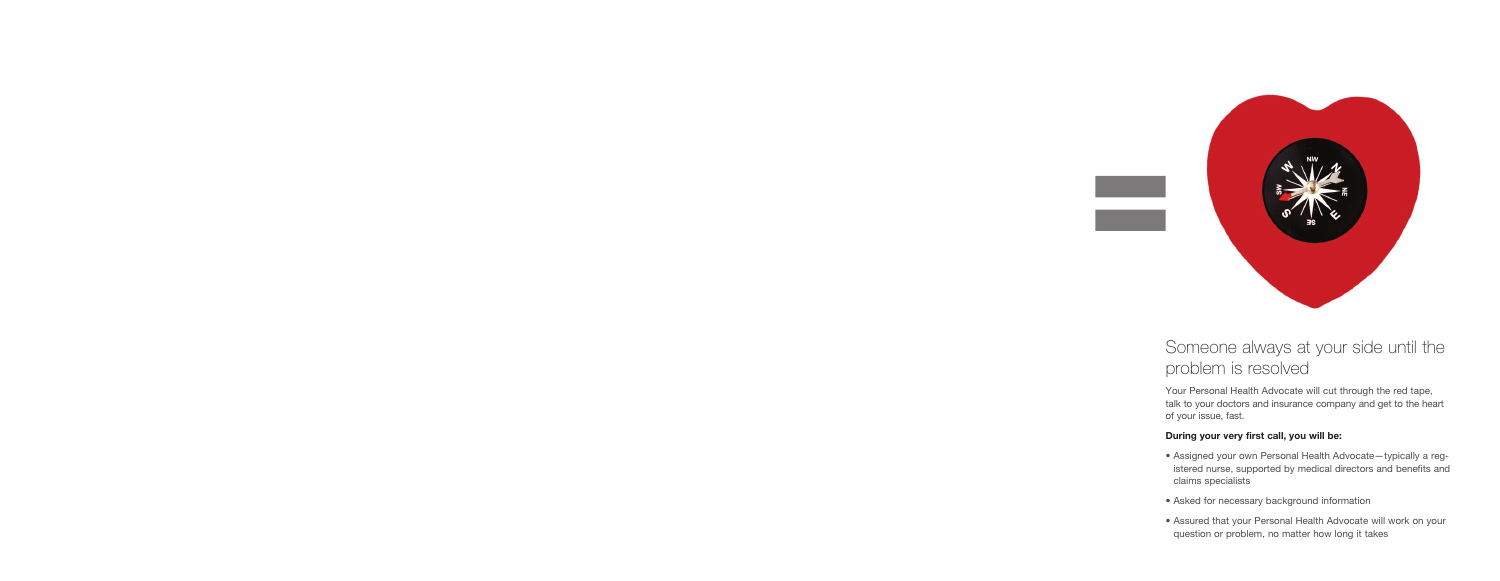# The Many Ways Health Advocate Helps

## Don't Know Where to Turn? We point the way

- Find the right doctors, dentists, specialists and other providers
- Schedule appointments, arrange for special treatments and tests
- Locate the right treatment facilities, clinical trials
- Answer questions about test results, treatments and medications
- Research and locate newest treatments, secure second opinions
- Help transfer medical records, x-rays and lab results

## Confused by Health Insurance? We cut through the red tape

- Explain coverage stipulations, alternatives for uncovered services
- Get appropriate approvals for covered services
- Address coverage for simple and complex treatments

### Overwhelmed by Medical Bills? We go to bat for you

- Uncover mistakes
- Get estimates, negotiate fees, payment arrangements
- Supply providers with required information to pay a claim
- Get to the bottom of coverage denials
- Advise about appeals rights

### Need Eldercare and Caregiver Services? We ease your burden

- Find in-home care, adult day care, assisted living, long-term care
- Clarify Medicare, Medicaid and Medicare Supplemental plans
- Coordinate care among multiple providers
- Arrange transportation to appointments

# We'll help you starting **Now**

# Just call (toll-free) 866-695-8622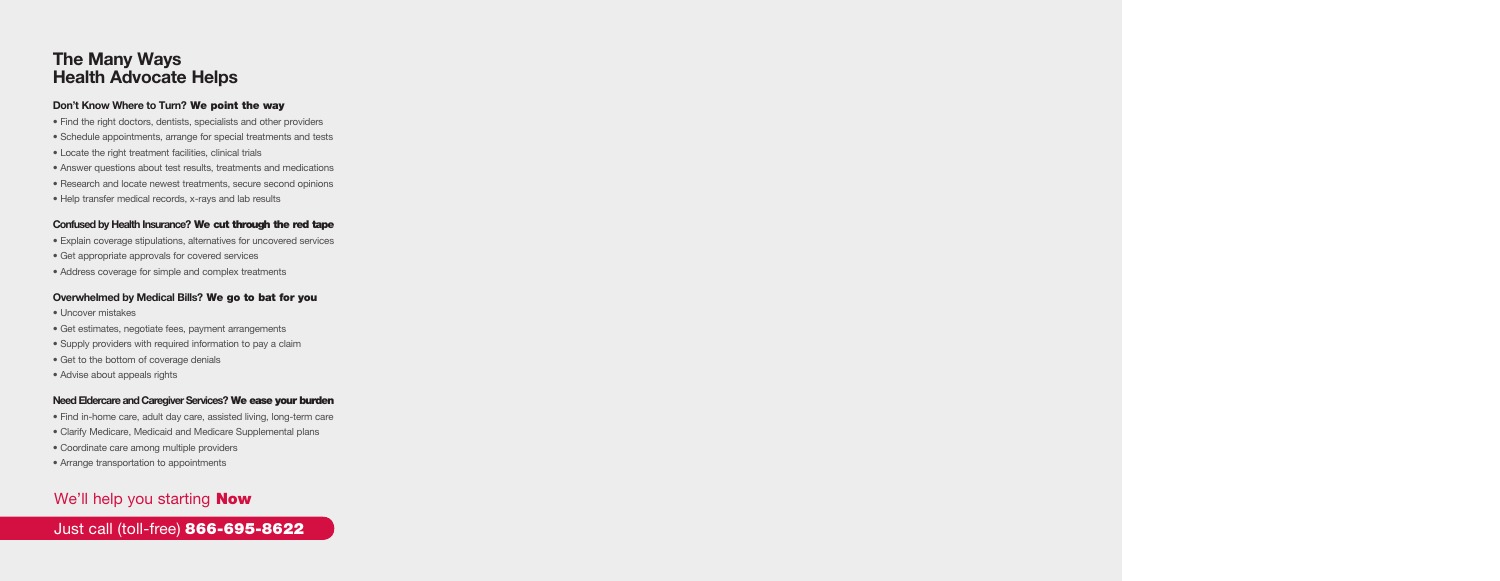# Give us your healthcare and insurance problems We'll take care of you

## Medical Claims Problems

Sara had been trying to get coverage for a recent hospital stay. Health Advocate found a coding mistake on the bill and worked with her doctor, hospital and health plan to correct it so the claim could be reprocessed, saving her \$10,000.

## Complex Healthcare Issues

Jeanna's son was diagnosed with a rare cancer and needed comprehensive medical care. Health Advocate found doctors, specialists and a treatment center and helped schedule appointments.

## Insurance Problems and Red Tape

Gina's husband needed surgery for a life-threatening condition, but the paperwork approving the procedures got "lost in the system." Health Advocate tracked down and coordinated the paperwork between the doctor, insurance plan and hospital and helped convince the insurance company to permit a prompt operation.

## Eldercare Problems

Alan needed services for his mother who lived out-of-state and had a number of medical and mental health problems. Health Advocate found home healthcare and subsequently a nursing home with an Alzheimer's unit for his mother's long-term care.

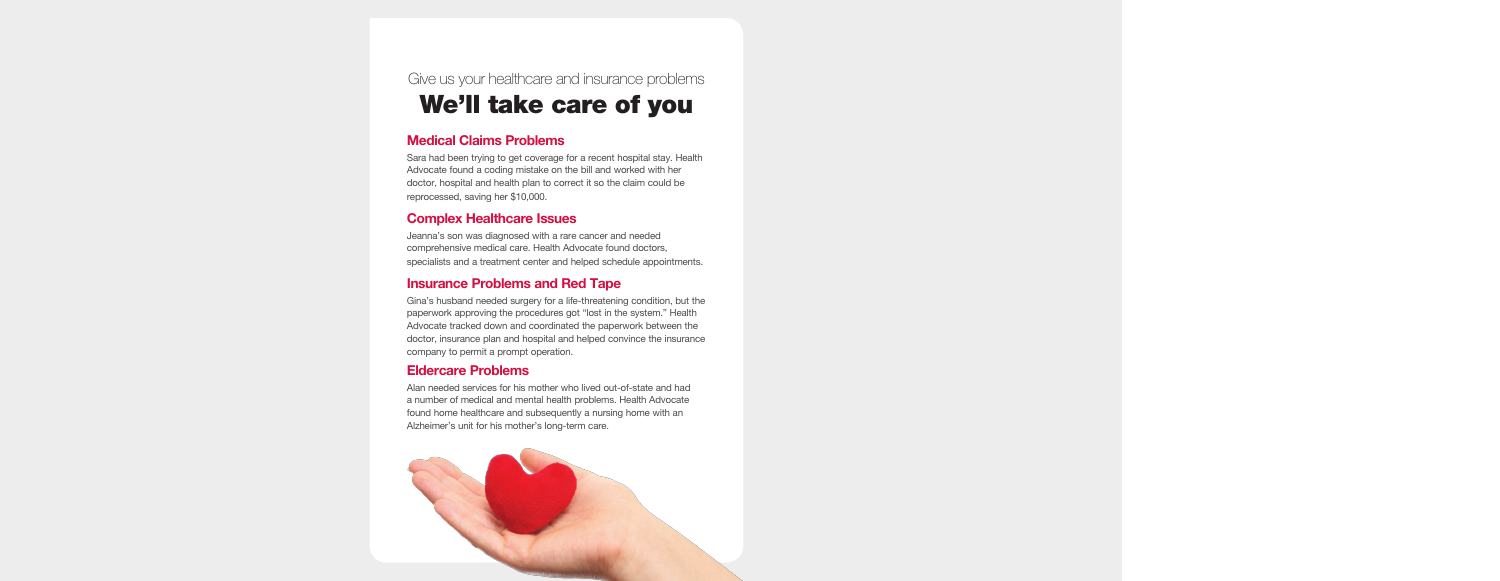# We save you time, money and worry

### Your whole family can use Health Advocate

You, your spouse, dependent children, parents and parents-in-law can call as often as needed, at no cost to you.

#### We're not an insurance company

We don't replace your health insurance plan. Instead, we help with your healthcare or insurance problems.

#### Your privacy is protected

Our staff follows careful protocols and complies with all government privacy standards. Your medical and personal information is strictly confidential.

#### We're here when you need us most

Health Advocate can be accessed 24/7. Normal business hours are Monday-Friday, between 8 a.m. and 9 p.m. Eastern Time. After hours and during weekends, staff is available for assistance.

# Stay Connected



Take a look at the Member Video www.HealthAdvocate.com/Members



Pick up the phone and give us a call 866.695.8622



Send us an email answers@HealthAdvocate.com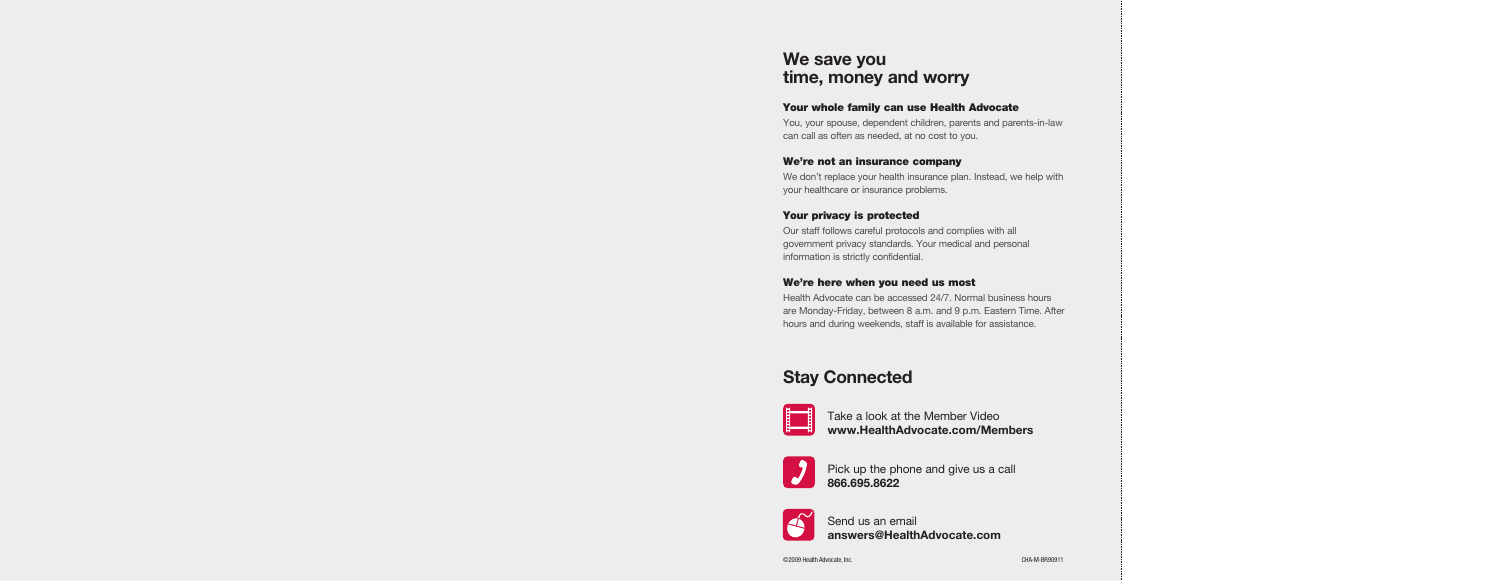## Health Advocate helps you with healthcare and insurance problems

- Find the right doctors, specialists, hospitals
- **n** Untangle medical bills
- **EXEC** Locate eldercare and support services
- **n** Unlimited calls
- Save time, money and worry

866.695.8622 answers@HealthAdvocate.com

## Health Advocate helps you with healthcare and insurance problems

- $\blacksquare$  Find the right doctors, specialists, hospitals
- **n** Untangle medical bills
- **n** Locate eldercare and support services
- **n** Unlimited calls
- Save time, money and worry

866.695.8622 answers@HealthAdvocate.com

## Health Advocate helps you with healthcare and insurance problems

- Find the right doctors, specialists, hospitals
- **n** Untangle medical bills
- **Exercise** Locate eldercare and support services
- **n** Unlimited calls
- Save time, money and worry

866.695.8622 answers@HealthAdvocate.com

## Health Advocate helps you with healthcare and insurance problems

- Find the right doctors, specialists, hospitals
- **n** Untangle medical bills
- **EXEC** Locate eldercare and support services
- **n** Unlimited calls
- Save time, money and worry

#### Independent. Confidential. Convenient.

Health Advocate is not affiliated with any insurance or third party provider. Health Advocate does not replace health insurance coverage, provide medical care or recommend treatment.

©2009 Health Advocate, Inc. CHA-M-BR90911